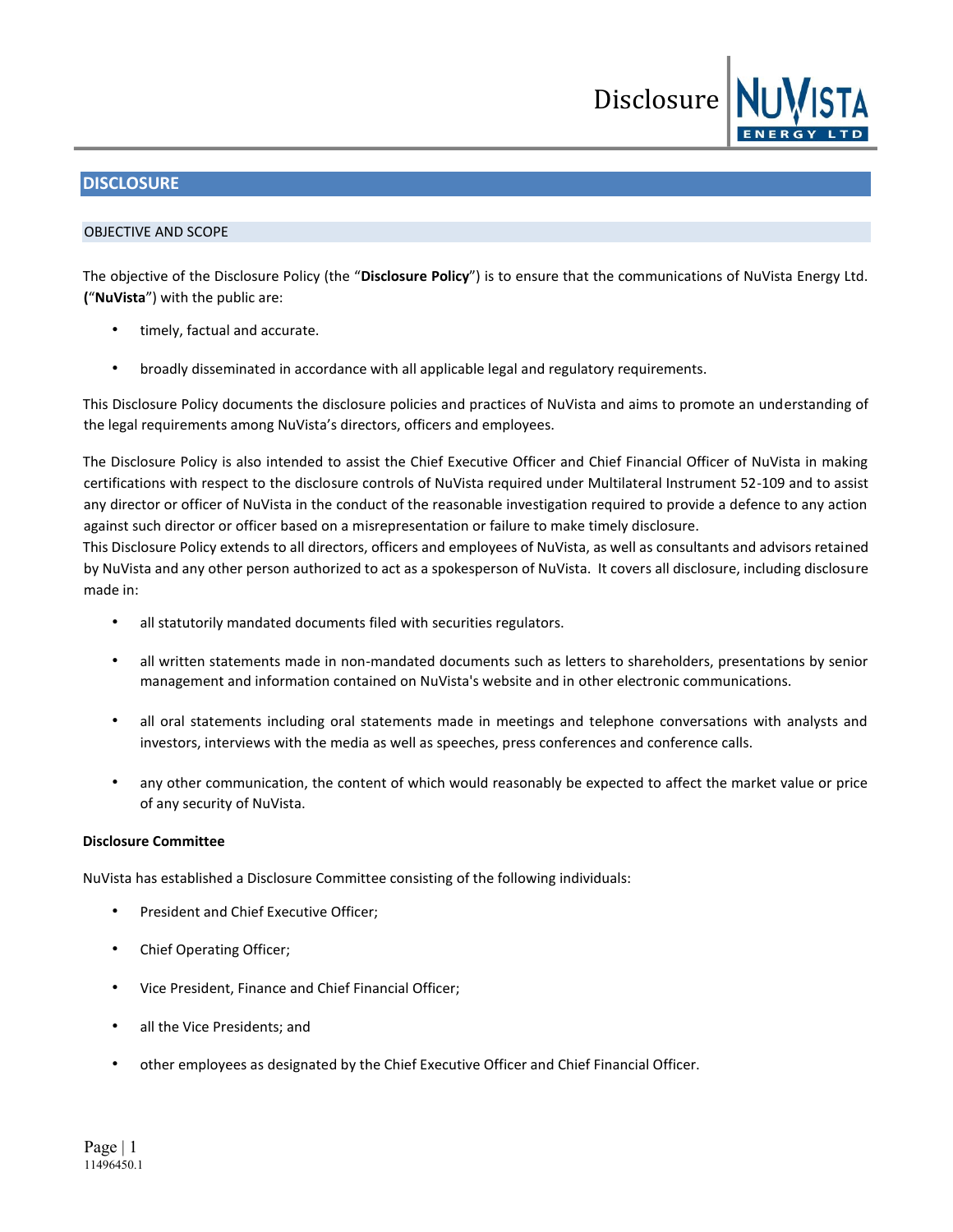

The Disclosure Committee has been established with the responsibility of overseeing NuVista's disclosure practices. The Disclosure Committee will meet or converse as required and will maintain documentation of its activities. The Disclosure Committee shall have the authority to retain experts, including lawyers, accountants, engineers and other persons, to assist the Disclosure Committee as they deem necessary. The mandate of the Disclosure Committee is provided in Appendix A.

It is essential that the members of the Disclosure Committee be kept fully apprised of all pending material developments concerning NuVista in order to evaluate and discuss those events and to determine the appropriateness and timing of public release of information. If any officer, director or employee of NuVista becomes aware of any information which may constitute material information they must forthwith advise one of the members of the Disclosure Committee. If any officer, director or employee is unsure whether or not information is material, they should immediately contact a member of the Disclosure Committee before disclosing it to anyone. If it is deemed that material information should remain confidential, the Disclosure Committee will determine how that information will be controlled.

The Disclosure Committee will ensure that the Board of Directors of NuVista (the "**Board**") is promptly and fully informed regarding potential disclosure issues facing NuVista as they may arise from time to time. This includes circumstances in which aspects of potentially material information or an underlying matter may not then be known or fully known, or where investigation or analysis of potentially material information or an underlying matter is incomplete or the impact or magnitude of potentially material information or an underlying matter remains to be fully determined.

All written public disclosures shall be reviewed and approved by one or more members of the Disclosure Committee. All such disclosures shall also be reviewed and approved by the Board or a committee of the Board if required by law or this Disclosure Policy. In any event the following documents will be reviewed in whole or part by the appropriate committee of the Board and recommended to and approved by the Board or reviewed and approved by the Board:

- annual and interim financial statements and related management's discussion and analysis of operations and related news releases.
- information circulars for any meetings of shareholders and related news releases.
- annual information forms, including all reserve disclosure mandated under National Instrument 51-101.
- any news release containing material information relating to NuVista except for routine news releases or where immediate release is required to comply with law or the rules of any stock exchange where NuVista's securities are listed.
- any take-over bid circulars, issuer bid circular, director's circular or rights offering circular.

The Disclosure Committee will recommend changes to this Disclosure Policy as needed to comply with changing regulatory requirements.

# **Determining Materiality**

Material information is any information relating to the business and affairs of NuVista that results in, or would reasonably be expected to result in, a significant change in the market price or value of NuVista's listed securities, or that would reasonably be expected to have a significant influence on a reasonable investor's investment decisions. Material information may include, but is not limited to, the following: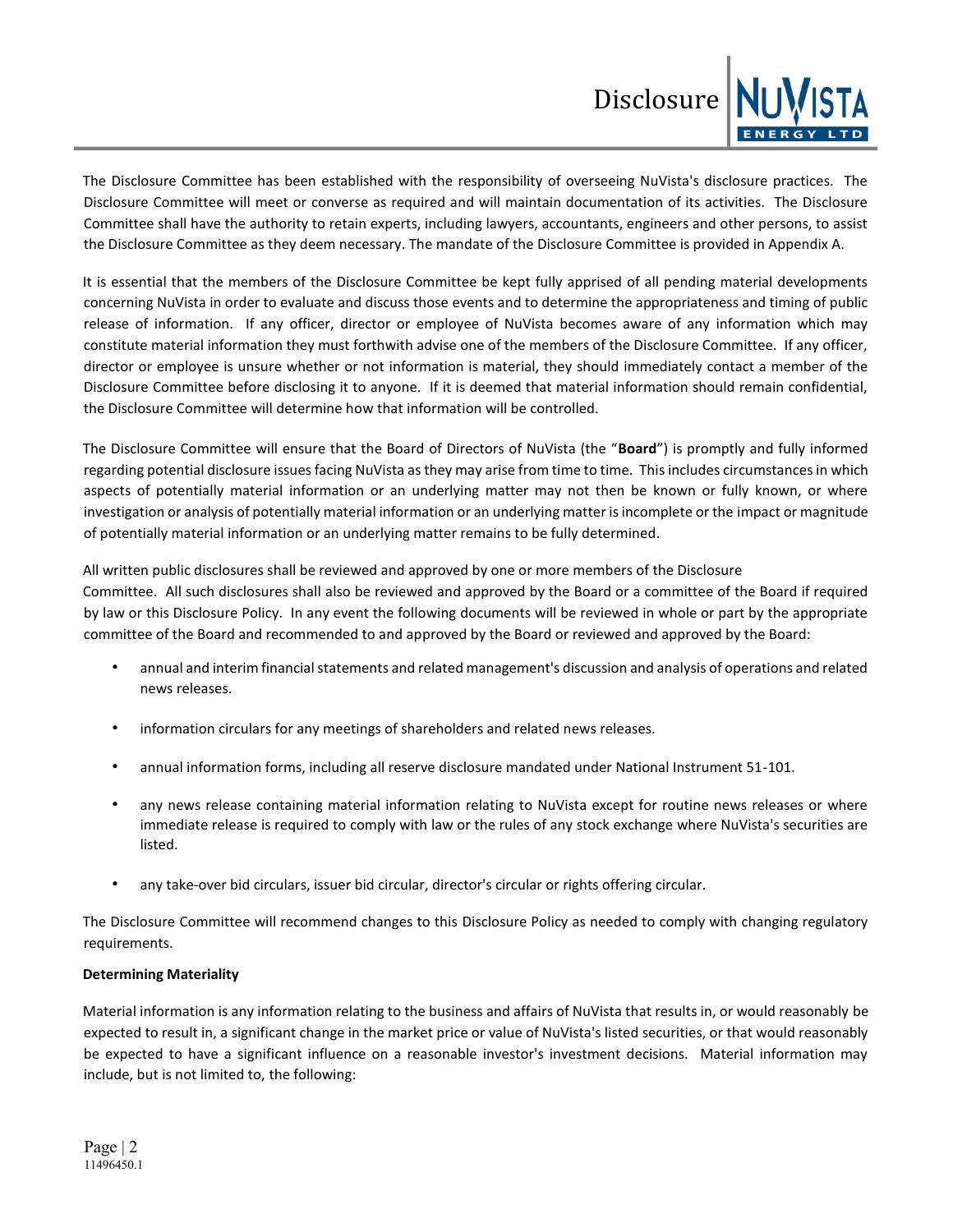- changes in corporate structure.
- changes in capital structure.
- changes in financial results.
- change in dividend policy.
- changes in business and operations, including changes in production and reserves.
- significant acquisitions and dispositions.
- changes in credit arrangements.

It is the Disclosure Committee's responsibility to determine what information is material in the context of NuVista's affairs. The Disclosure Committee must take into account a number of factors in making judgments concerning the materiality of information. Factors include the nature of the information itself, the volatility of NuVista's securities and prevailing market conditions.

Disclosure

In complying with the requirement to disclose material information under applicable laws and stock exchange rules, NuVista will adhere to the following basic disclosure principles:

- subject to certain exceptions, material information will be publicly disclosed immediately via news release.
- disclosure will include any information, the omission of which would make the rest of the disclosure misleading, and will provide sufficient detail to permit investors to appreciate the substance and importance of the information.
- unfavourable information will be disclosed just as promptly and completely as favourable information.
- selective disclosure is not acceptable. If previously undisclosed material information has been inadvertently disclosed to any person who is not bound by an express confidentiality obligation, such information will be broadly disclosed immediately via news release. Disclosure made to analysts cannot be protected by a confidentiality agreement.
- if material information that is not in the public domain is to be announced at an analyst or shareholder meeting or a news conference, its announcement must be coordinated with a general public announcement by news release.
- derivative information (which is information extracted from a document filed on behalf of another person or company) which is included in a document or oral statement should include a reference identifying the document that was the source of the information.
- dissemination of information via NuVista's website alone does not constitute adequate disclosure of material information.
- disclosure must be corrected immediately if it is subsequently discovered that earlier disclosure contained a material error at the time it was given.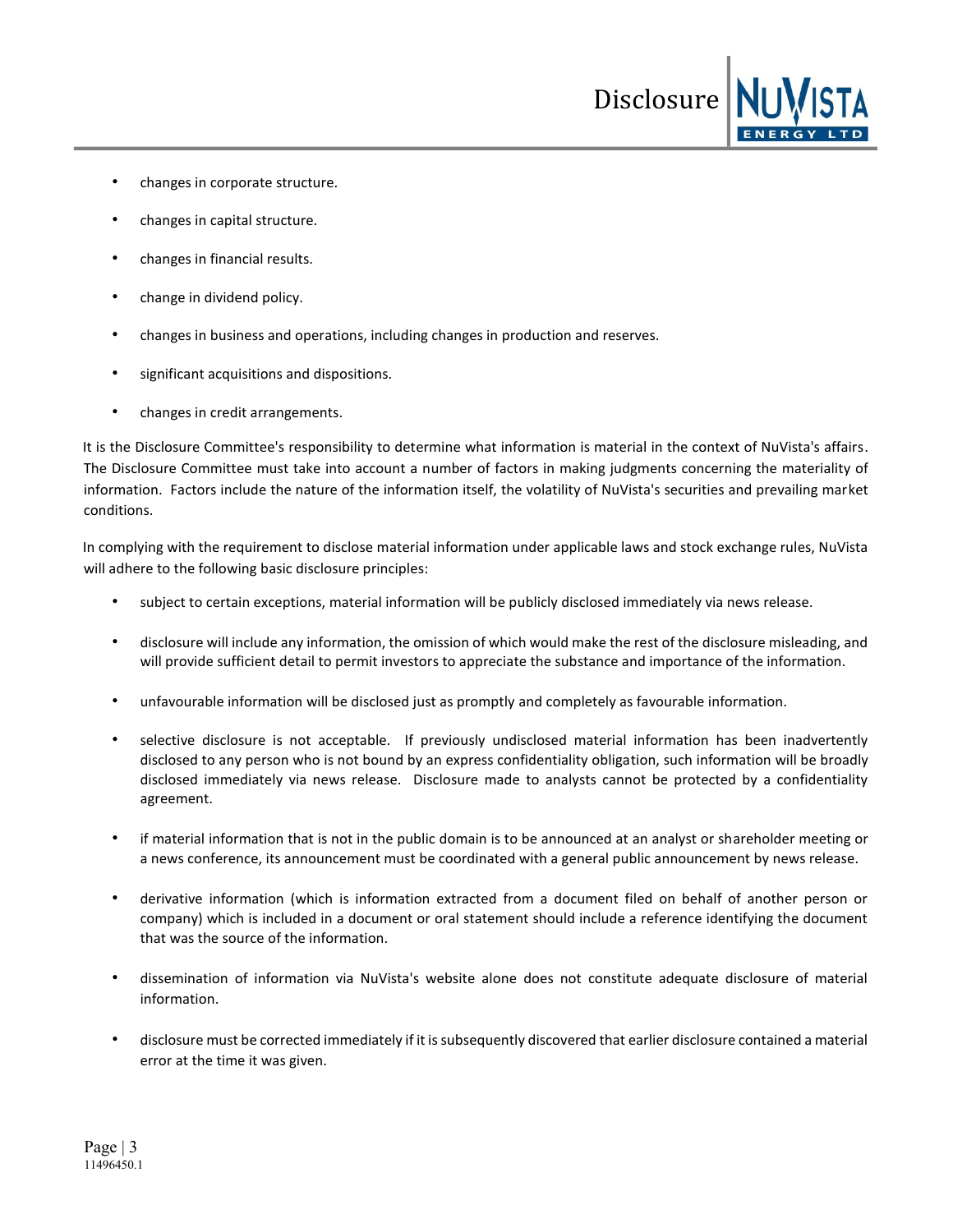

# **DISCLOSURE CONTROLS AND PROCEDURES**

The Disclosure Committee shall establish specific procedures and timetables which shall be adhered to by NuVista and its employees for the preparation of all disclosure statements, and, wherever practicable, their review by such personnel, the auditors and external legal counsel, as the Disclosure Committee may determine and, ultimately their dissemination in compliance with this Disclosure Policy. In addition to the review of all disclosure statements, the Disclosure Committee may employ questionnaires to directors and officers, formal or informal due diligence sessions, certifications of officers and involvement of experts. The Disclosure Committee may elect to, at any time, adopt controls and procedures that are different than those which have been previously established, provided that such controls and procedures are, in the opinion of the Disclosure Committee, satisfactory to ensure that disclosure statements are disclosed in compliance with this Disclosure Policy.

The disclosure controls and procedures will involve the following:

- identifying all continuous disclosure requirements under securities laws, rules and policies applicable to NuVista.
- identifying the individuals responsible for preparing reportable information and individuals, whether internal or external, responsible for reviewing reports or portions of reports to verify disclosure made with respect to their areas of responsibility or expertise.
- establishing timetables for the preparation and adequate review of reportable information.
- instituting procedures for obtaining sign-off on disclosure of reportable information and receipt of written consents from all experts whose reports are included or referred to in any disclosure.
- instituting procedures for the identification and timely reporting to the Disclosure Committee of information which may constitute material information or which may constitute a material change to previously disclosed material information, including the identification of individuals who are likely to learn first about events outside the control of NuVista that may give rise to material information.
- instituting procedures for the identification and reporting to the Audit Committee of any fraud, whether or not material, that involves management or other employees who have a significant role in NuVista's internal controls.
- documenting the procedures followed with respect to the release of each disclosure made in writing and for the review of any disclosure made orally.
- identifying the source of derivative information (which is information extracted from a document filed on behalf of another person or company) that is included in a document or oral statement.
- ongoing evaluation of NuVista's disclosure controls and procedures.

# **Trading Restrictions**

It is illegal for anyone with knowledge of material information affecting a public issuer that has not been publicly disclosed to purchase or sell securities of that issuer. It is also illegal for anyone to inform any other person of material non-public information, except in the necessary course of business and where approved by the Disclosure Committee. Therefore,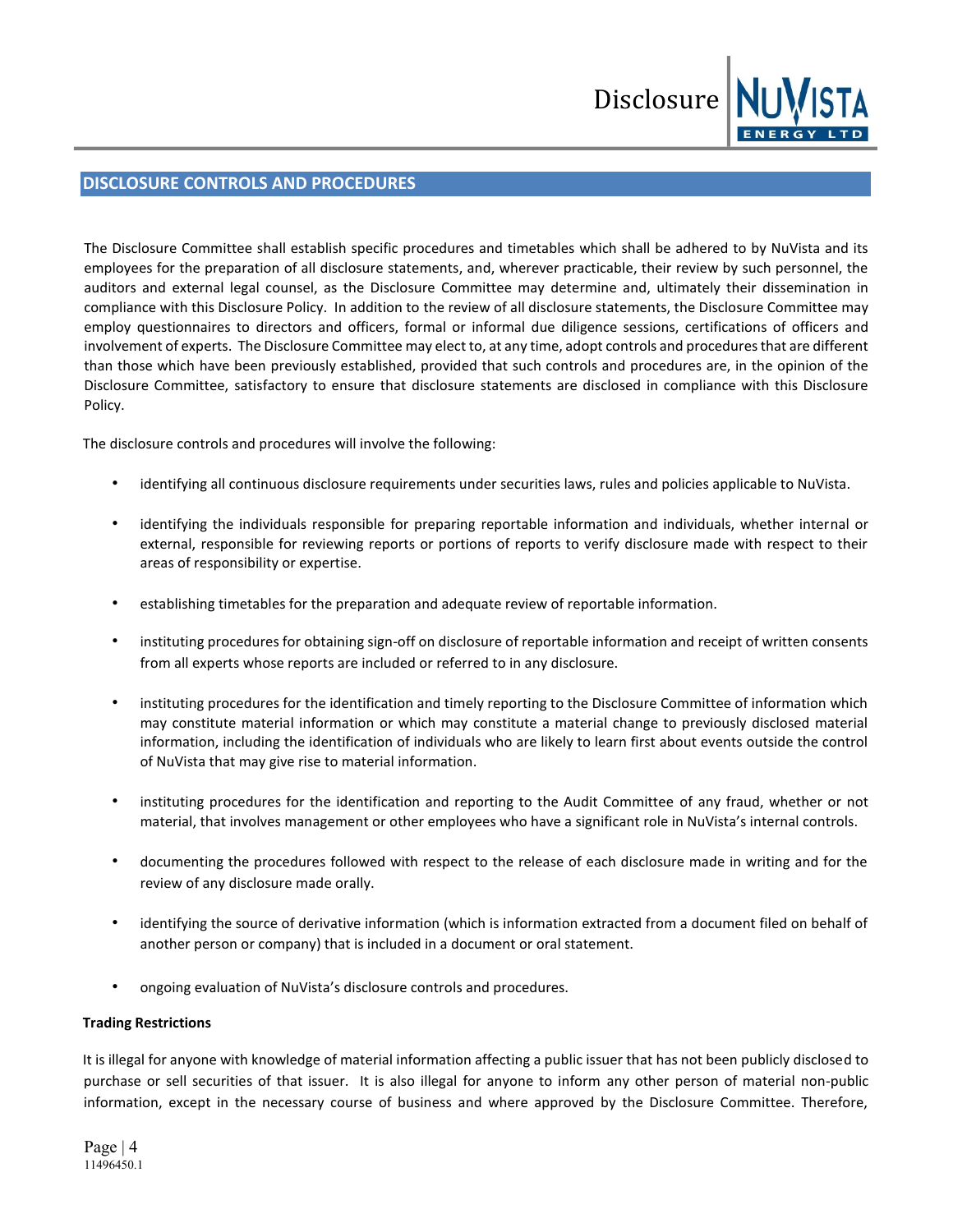

directors, officers and employees with knowledge of confidential or material information about NuVista or counter-parties in negotiations of potentially material transactions are prohibited from trading securities of NuVista or any counter-party until the information has been fully disclosed and a reasonable period has passed for the information to be widely disseminated. In addition, and to the extent that NuVista is conducting a normal course issuer bid ("NCIB"), any director or officer who wishes to sell securities must first obtain written approval from the Chief Executive Officer, the Chief Financial Officer or the Controller prior to the execution of such trade. If given, such approval will be provided as it relates to the requirements of the NCIB and does not relieve the director or officer from any other restrictions that may apply in respect of trading securities of NuVista.

# **Short Sales, Puts, Calls, and Options**

Directors, officers and all employees of NuVista, shall not knowingly sell, directly or indirectly, a Common Share or other security of NuVista if such person selling such security does not own or has not fully paid for the security to be sold. Directors, officers and employees of NuVista shall not, directly or indirectly, buy or sell a call or put in respect of a Common Share or other security of NuVista. Notwithstanding these prohibitions, directors, officers and employees of NuVista may sell a Common Share which such person does not own if such person owns another security convertible into Common Shares or an option or right to acquire the Common Share sold and, within 10 days after the sale, such person: (i) exercises the conversion privilege, option or right and delivers the Common Share so associated to the purchaser; or (ii) transfers the convertible security, option or right, if transferable to the purchaser. In addition, the grant of an option or right or the exercise of an option or right gives rise to reporting obligations and an Insider Report, if applicable, must be filed with respect to these matters.

In addition, trading restrictions apply in connection with a take over bid, issuer bid or business combination or a prospectus offering, private placement, amalgamation, arrangement, capital reorganization or similar transaction neither NuVista nor any director or officer or other insider of NuVista shall bid for or purchase a "restricted security" for their own account or for an account over which they exercise control or direction or attempt to induce or cause any person or company to purchase a restricted security. A restricted security for this purpose is the securities offered pursuant to the prospectus or private placement offer or offered by NuVista pursuant to any securities exchange take over bid, any security of NuVista subject to an issuer bid or a security of NuVista issuable pursuant to a business combination. These restrictions shall apply: (i) in the case of a private placement or public offering commencing on the date that is two trading days prior to the date that the offering price of the offered securities is determined and ending on the date that the selling process in respect of the offering ends and all stabilizations relating to the offered security are terminated; (ii) in the case of a take over bid or issuer bid, commencing on the date of dissemination of the take over bid or issuer bid circular and ending on the termination of the period during which the securities may be deposited under the bid; and (iii) in the case of another type of business combination, commencing on the date that the information circular for such transaction is disseminated and ending on the date of approval of the transaction by securityholders.

A member of the Disclosure Committee should be consulted if there is any question as to when these restrictions shall have ceased to apply in any particular circumstance. Legal counsel shall be consulted prior to any discussions, written or otherwise, with any stakeholder.

# **Blackout Periods**

Trading blackout periods will apply to all directors, officers and employees during periods when financial statements are being prepared but results have not yet been publicly disclosed. Trading blackouts will commence 45 days before the planned release of the year end financial results and end 24 hours following the issuance of a news release disclosing year end financial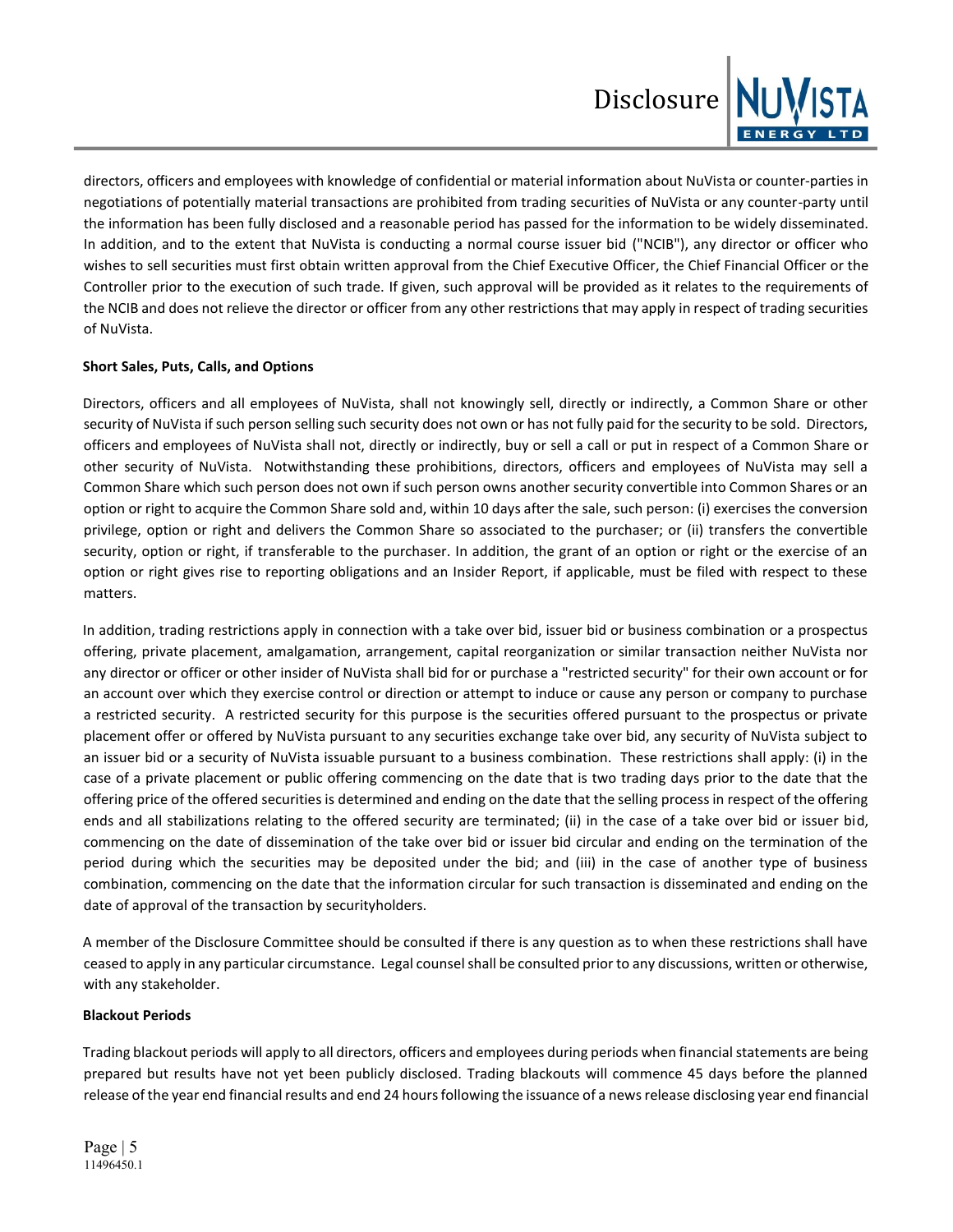

results. Trading blackouts will commence 30 days before the planned release of the quarterly financial results and end 24 hours following the issuance of a news release disclosing quarterly financial results. The 30 day trading blackout period for the release of quarterly financial results is reduced to seven days for all employees, except directors, leadership team members and the financial reporting team, if the VP, Finance and CFO determines effective controls are in place to restrict access to the quarterly financial results prior to being publicly disclosed.

Blackout periods may also be prescribed from time to time by the Disclosure Committee as a result of special circumstances relating to NuVista when directors, officers and employees would be precluded from trading in its securities. All parties with knowledge of such special circumstances should be covered by the blackout. These parties may include external advisors such as legal counsel, investment bankers, and other professional advisors, and counter-parties in negotiations of material potential transactions. In extraordinary circumstances, the Disclosure Committee may grant a waiver of the blackout period to a director, officer or employee.

## **Insider Reporting**

In conjunction with regulatory requirements, it is NuVista's policy that once a person or company becomes an insider of NuVista, their security holdings, and any change therein, must be reported to the appropriate securities commissions. An initial report must be filed within 10 days of the date on which the person or company became an insider of NuVista. An initial report is not required, however, when a person becomes an insider if he/she has no direct or indirect beneficial ownership, control or direction over securities of NuVista. A person or company who is an insider must report any changes in his/her direct or indirect beneficial ownership of or control over securities of NuVista within 5 days of the date such change takes place. Such reports will be filed electronically on System for Disclosure by Insiders **(**"**SEDI**"), and copies of all Insider Report forms filed on SEDI must also be sent to the Vice President, Finance and Chief Financial Officer of NuVista concurrently with the filing.

The responsibility for compliance with insider reporting obligations rests with the insiders and not with NuVista. NuVista has an interest in monitoring the holdings of their insiders and ensuring that insider holdings are accurately reported in all securities filings of NuVista as the identity of insiders and the size of their holdings may be relevant in determining whether NuVista is permitted under applicable securities laws and stock exchange rules to undertake certain corporate transactions.

NuVista will establish and maintain a system for ensuring compliance by its insiders with their reporting obligations.

# **Maintaining Confidentiality**

Any employee privy to confidential information is prohibited from communicating such information to anyone else, unless it is necessary to do so in the course of business. Efforts will be made to limit access to confidential information to only those who need to know the information and those persons will be advised that the information is to be kept confidential.

Outside parties privy to undisclosed material information concerning NuVista must be told that they must not divulge such information to anyone else, other than in the necessary course of business, and that they may not trade in NuVista's securities until the information is publicly disclosed.

To prevent the misuse or inadvertent disclosure of material information, the following procedures should be observed at all times: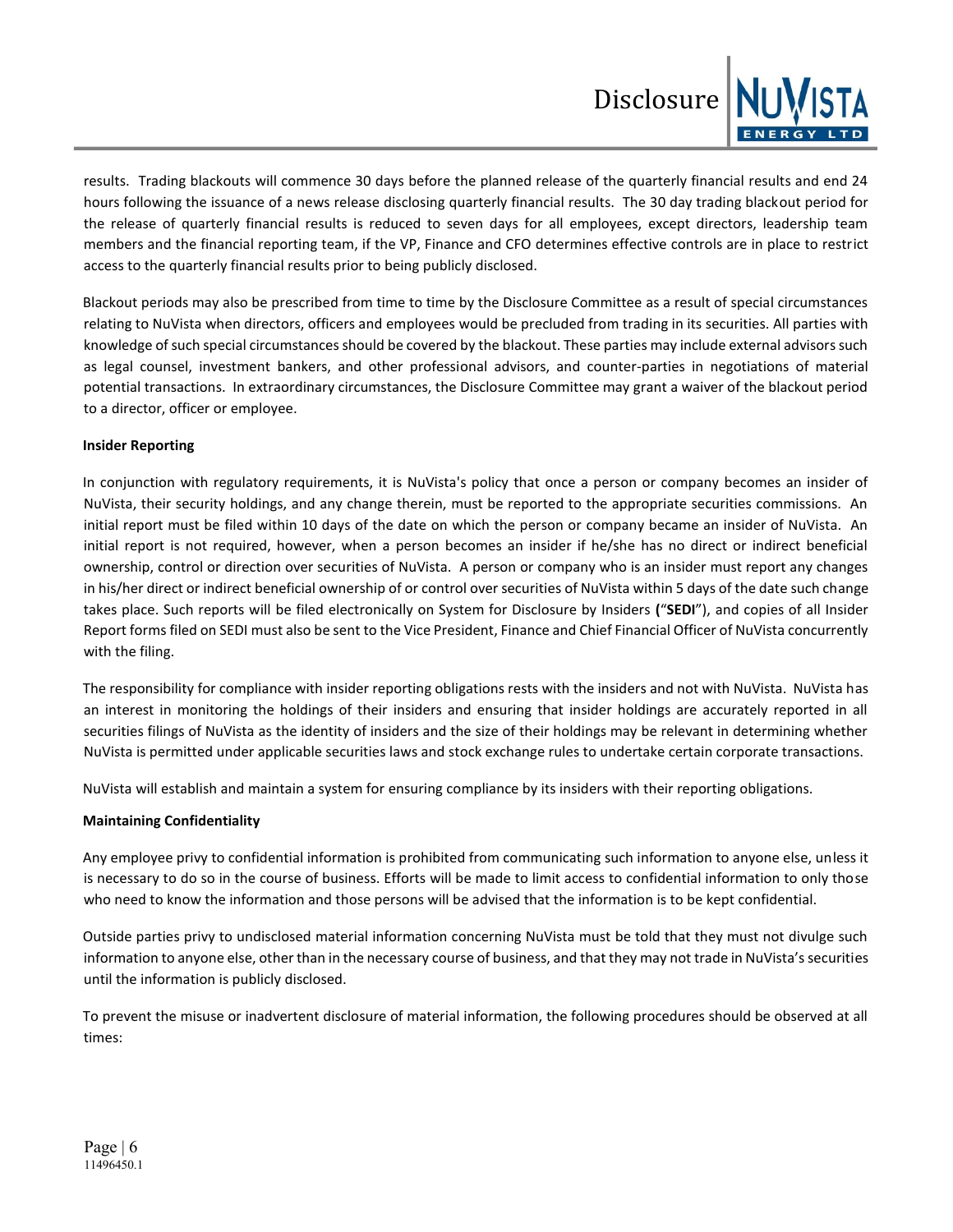• documents and files containing confidential information should be kept in a safe place, with access restricted to individuals who need to know that information in the necessary course of business. Code names should be used if necessary.

Disclosure

- confidential matters should not be discussed in places where the discussion may be overheard, such as elevators, hallways, restaurants, airplanes or taxis.
- confidential matters should not be discussed on cell phones or other wireless devices.
- confidential documents should not be read or displayed in public places and should not be discarded where others can retrieve them.
- employees must ensure they maintain the confidentiality of information in their possession outside of the office as well as inside the office.
- transmission of documents by electronic means, such as by fax, e-mail or directly from one computer to another, should be made only where it is reasonable to believe that the transmission can be made and received under secure conditions.
- unnecessary copying of confidential documents should be avoided and documents containing confidential information should be promptly removed from conference rooms and work areas after meetings have concluded. Extra copies of confidential documents should be shredded or otherwise destroyed.
- access to confidential electronic data should be restricted through the use of passwords.

# **Confidential Material Information**

In certain circumstances, the Disclosure Committee may determine that disclosure of certain information would be unduly detrimental to NuVista (for example, if releasing the information would prejudice negotiations in a corporate transaction), in which case, the information will be kept confidential until the Disclosure Committee determines it is appropriate to publicly disclose. In such circumstances, the Disclosure Committee will cause a confidential material change report to be filed with the applicable securities regulators and will periodically (at least every 10 days) review its decision to keep the information confidential.

Where disclosure of a material change is delayed, NuVista must maintain complete confidentiality. During the period before a material change is disclosed, market activity in NuVista's securities should be carefully monitored. Any unusual market activity may mean that news of the matter has been leaked and that certain persons are taking advantage of it. If the confidential material change, or rumors about it, have leaked or appear to be impacting the price of the securities, NuVista should immediately take steps to ensure that a full public announcement is made. This would include contacting the relevant stock exchange and asking that trading be halted pending the issuance of a news release.

Where a material change is being kept confidential, persons with knowledge of the material change may not use such information in purchasing or selling its securities. Such information should not be disclosed to any person or company, except in the necessary course of business. If NuVista discloses material information under the "necessary course of business" exception, it should make sure that those receiving the information understand that they are now in a "special relationship" with NuVista and cannot pass the information on to anyone else (other than in the "necessary course of business"), or trade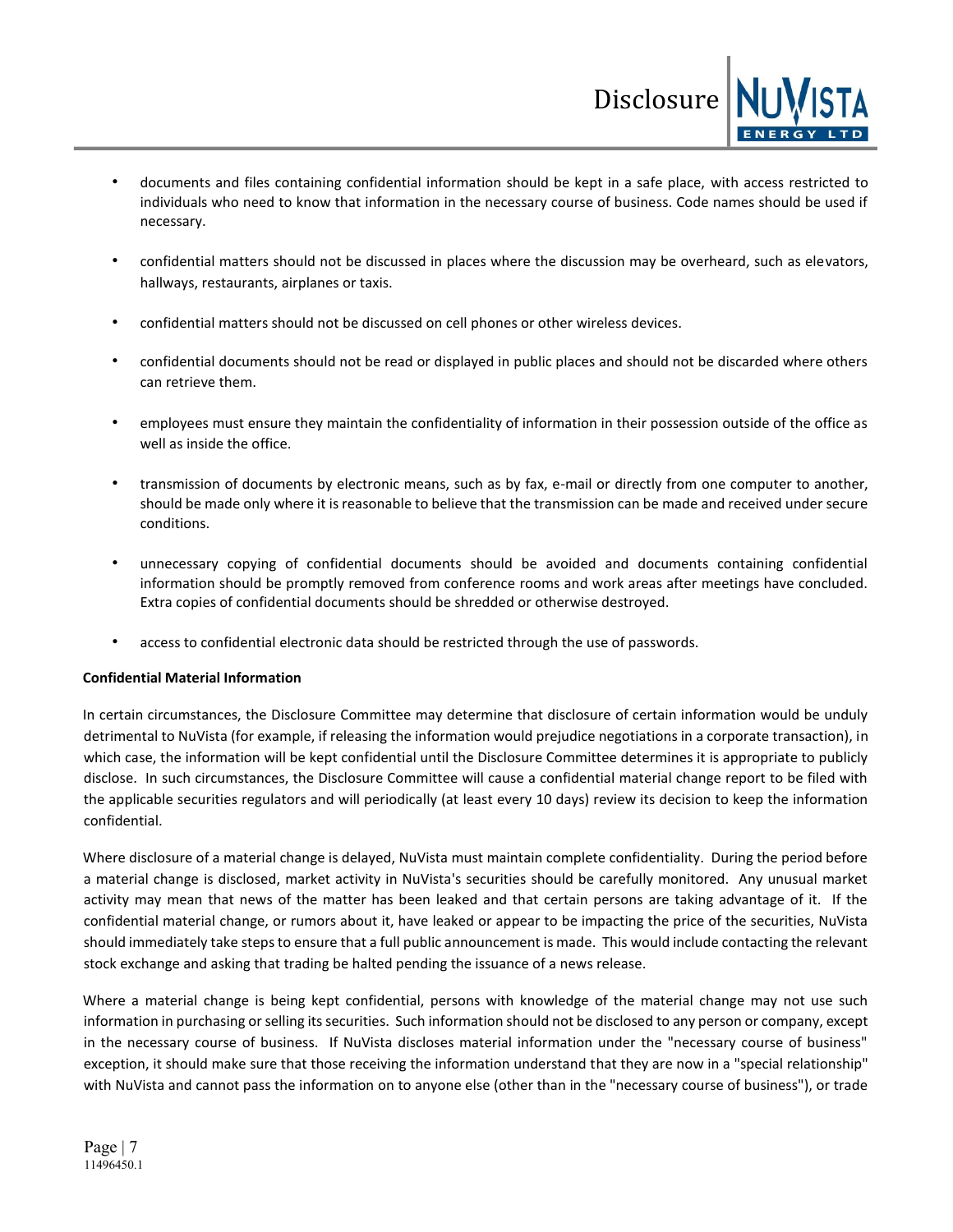

on the information, until it has been generally disclosed. In such circumstances, the feasibility of having such parties enter into a confidentiality agreement with NuVista should be considered.

## **Reporting Illegal or Unethical Behaviour or Accounting Related Complaints**

In order to emphasize the importance of NuVista's commitment to integrity and clearly articulate ethical values to all employees and service providers, the Board has approved a Code of Business Conduct and Ethics (the

"**Code**"). A procedure has been implemented whereby any employee or service provider can confidentially and anonymously contact the Chair of the Audit Committee by letter, fax, email or telephone to report any unethical practices. Employees are encouraged to talk to supervisors, managers or other appropriate personnel when in doubt about the best course of action in a particular situation and to report any concerns they have about violations of laws, rules, regulation or the Code or in relation to any questionable accounting, auditing or financial reporting.

As Chair of the Audit Committee, Debbie Stein has the mandate and responsibility to review any concerns that are raised. She can be reached through NuVista's Whistleblower Program. The Whistleblower Program at NuVista provides an independent, objective, and confidential channel for employees, consultants, and external stakeholders by which to report complaints and concerns about an individual(s) conduct without the fear of retaliation.

Our enhanced program is being hosted by an independent third party (NavEx Global's EthicsPoint), a service commonly used in our industry. Debbie Stein, our Audit Committee Chair, will receive all of the reports filed and will determine the course of action. One can use the following methods to report:

- Website[: https://nuvistaenergy.ethicspoint.com](https://nuvistaenergy.ethicspoint.com/)
- Toll Free Phone: 1-844-796-6533

NuVista will not allow any retaliatory action against any employee who, in good faith, reports a possible violation or concern.

# **Designated Spokespersons**

NuVista has designated the following spokespersons responsible for communication with the investment community, regulators and the media:

- President and Chief Executive Officer.
- Chief Operating Officer
- Vice President, Finance and Chief Financial Officer.

The individuals listed above may, from time to time, designate others within NuVista to speak on behalf of NuVista, as backups or to respond to specific inquiries.

Employees and directors who are not authorized spokespersons must not respond under any circumstances to inquiries from the investment community, the media or others, unless specifically asked to do so by an authorized spokesperson. All such inquiries should be referred to one of the designated spokespersons.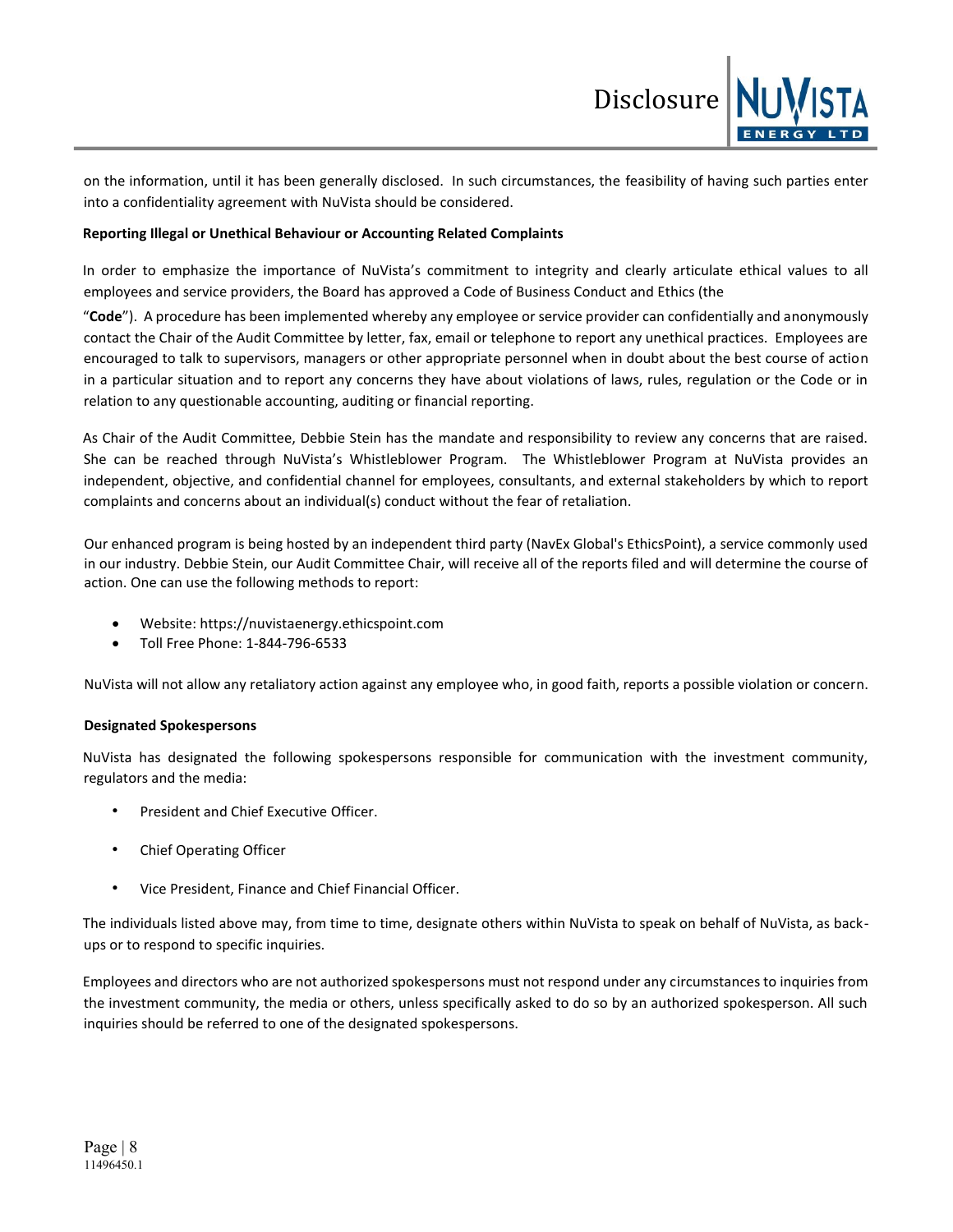

## **News Releases**

Once the Disclosure Committee determines that a development is material, it will authorize the issuance of a news release, unless the Disclosure Committee determines that such development should remain confidential for a period of time, in which case appropriate confidential filings will be made and controls of that inside information will be instituted. Should material undisclosed information be inadvertently disclosed on a selective basis, NuVista will issue a news release as soon as practicable in order to fully disclose that information. Pending the public release of any such material information, the parties who have knowledge of the information should be advised that the information is material and has not been generally disclosed.

If the stock exchange upon which NuVista's securities are listed is open for trading at the time of a proposed announcement, NuVista will endeavour to provide prior notice of a news release announcing material information to the market surveillance division of the exchange to enable market surveillance to determine if a trading halt is in order. If a news release announcing material information is issued outside of trading hours, NuVista will endeavour to provide notice to market surveillance before the news release is issued.

News releases containing guidance and financial results will be reviewed by the Audit Committee prior to issuance. Annual and interim financial results will be publicly released as soon as practicable following Board approval of the applicable news release and related financial statements.

News releases will be disseminated through an approved news wire service that provides simultaneous national distribution. News releases will also be posted on NuVista's website after release over the news wire.

### **Conference Calls**

Conference calls may be held to enable management to discuss quarterly earnings and major corporate developments. Conference calls shall be simultaneously accessible to all interested parties, whether they actively participate by telephone, or merely listen in by telephone or through an Internet webcast. Each such call will be preceded by a news release setting out relevant material information. At the beginning of the call, a spokesperson of NuVista will provide appropriate cautionary language respecting any forward-looking information, and will direct participants to publicly available documents containing the assumptions, sensitivities and a full discussion of the risks and uncertainties. To the extent practicable, NuVista will endeavour to script comments and responses to anticipated questions to identify material information that should be publicly disclosed and will limit comments and responses to non-material information and material information that has previously been publicly disclosed.

NuVista will provide advance notice of any conference call and webcast by issuing a news release announcing the date and time and providing information on how interested parties may access the call and webcast. In addition, NuVista may invite analysts, institutional investors, the media and other interested parties to participate. A tape recording of the conference call and/or an archived audio webcast will be made available for a minimum of 72 hours following the call.

The Disclosure Committee may hold a debriefing meeting immediately after the conference call and if such debriefing uncovers selective disclosure of previously undisclosed material information, NuVista will immediately disclose such information broadly via news release.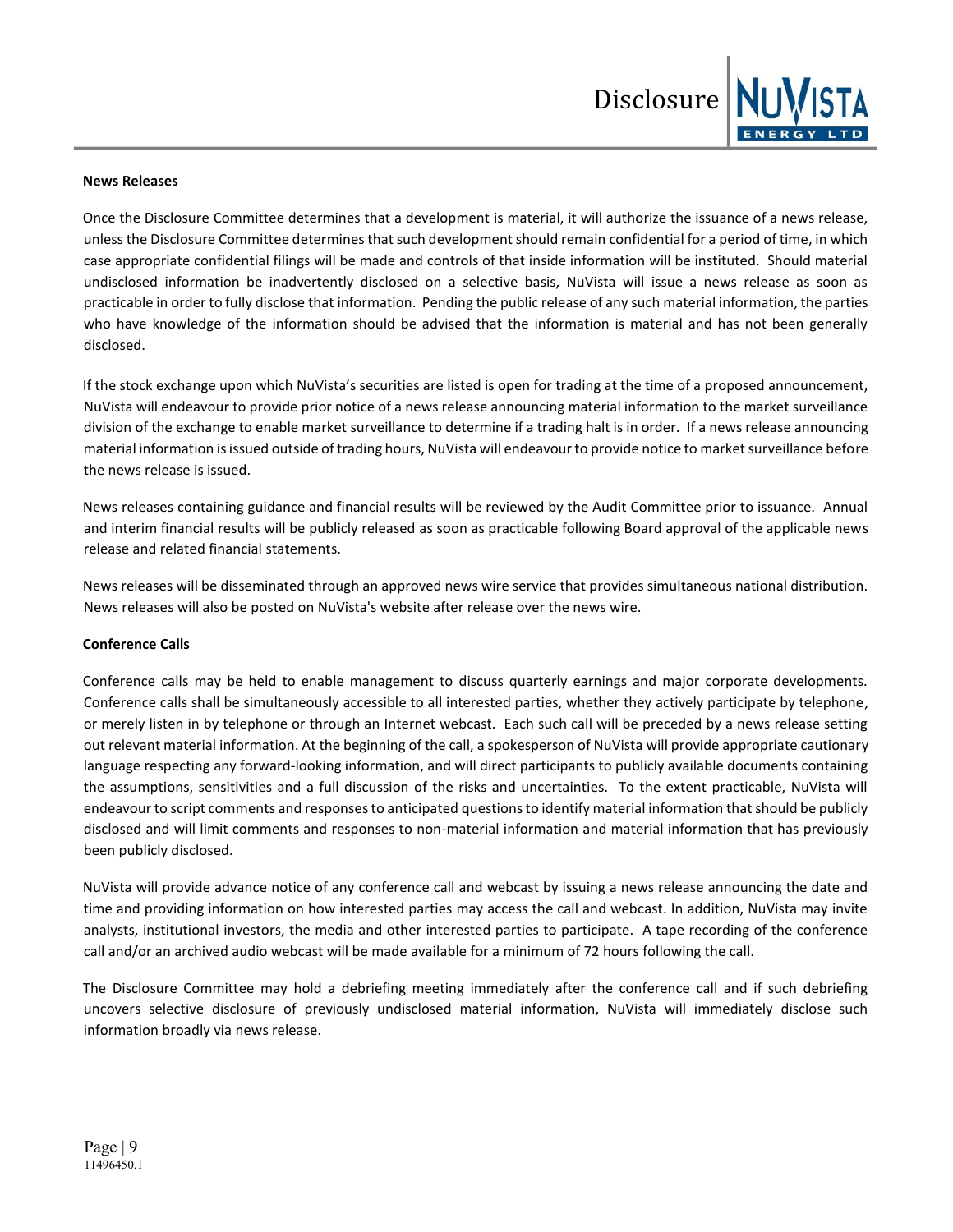

#### **Rumours**

NuVista does not comment, affirmatively or negatively, on rumours. NuVista's spokespersons will respond consistently to any rumours with the following comment: "It is our policy not to comment on market rumours or speculation."

Should the stock exchange on which NuVista's securities are listed request that NuVista make a definitive statement in response to a market rumour that is causing significant volatility in the securities of NuVista, the Disclosure Committee will consider the matter and decide whether to make a policy exception. If the rumour is true, in whole or in part, NuVista will immediately issue a news release disclosing the relevant information.

### **Contacts with Analysts, Investors and the Media**

Meetings with analysts and significant investors are an important element of NuVista's investor relations program. NuVista will meet with analysts and investors on an individual or small group basis as needed and will initiate contacts or respond to analyst and investor calls in accordance with this Disclosure Policy.

Disclosure in individual or group meetings does not constitute adequate disclosure of information that is considered to be material non-public information. If NuVista intends to announce material information at an analyst or shareholder meeting or a press conference or conference call, the announcement must be preceded by a news release. Material prepared for any such meetings should be reviewed by a member of the Disclosure Committee prior to the meeting with a view to eliminating inadvertent selective disclosure and verifying the accuracy of any such materials.

NuVista will provide only non-material information through individual and group meetings, in addition to regular publicly disclosed information. NuVista cannot alter the materiality of information by breaking down the information into smaller, non-material components.

Where practicable, more than one representative of NuVista should be present at all individual and group meetings.

# **Reviewing Analyst Draft Reports and Models**

It is NuVista's policy to review, upon request, analysts' draft research reports or models. NuVista will review the report or model for the purpose of pointing out errors in factual content only based on publicly disclosed information. It is NuVista's policy, when an analyst inquires with respect to his or her estimates, to question an analyst's assumptions if the estimate is a significant outlier among the range of estimates or NuVista's published earnings guidance. NuVista will limit its comments in responding to such inquiries to non-material information. NuVista will not confirm, or attempt to influence, an analyst's opinions or conclusions with the analyst's model and earnings estimates.

So as not to endorse an analyst's report or model, NuVista will provide its comments orally or will attach a disclaimer to written comments to indicate the report was reviewed only for factual accuracy.

### **Distributing Analyst Reports**

Analyst reports are proprietary products of the analyst's firm. Re-circulating an analyst's report may be viewed as an endorsement by NuVista of the report. For these reasons, NuVista will not provide analyst reports through any means to persons outside of NuVista, including posting such information on its website. NuVista may post on its website a complete list, regardless of the recommendation, of all the investment firms and analysts who provide research coverage on NuVista. If provided, such list will not include links to the analysts' or any other third party websites or publications.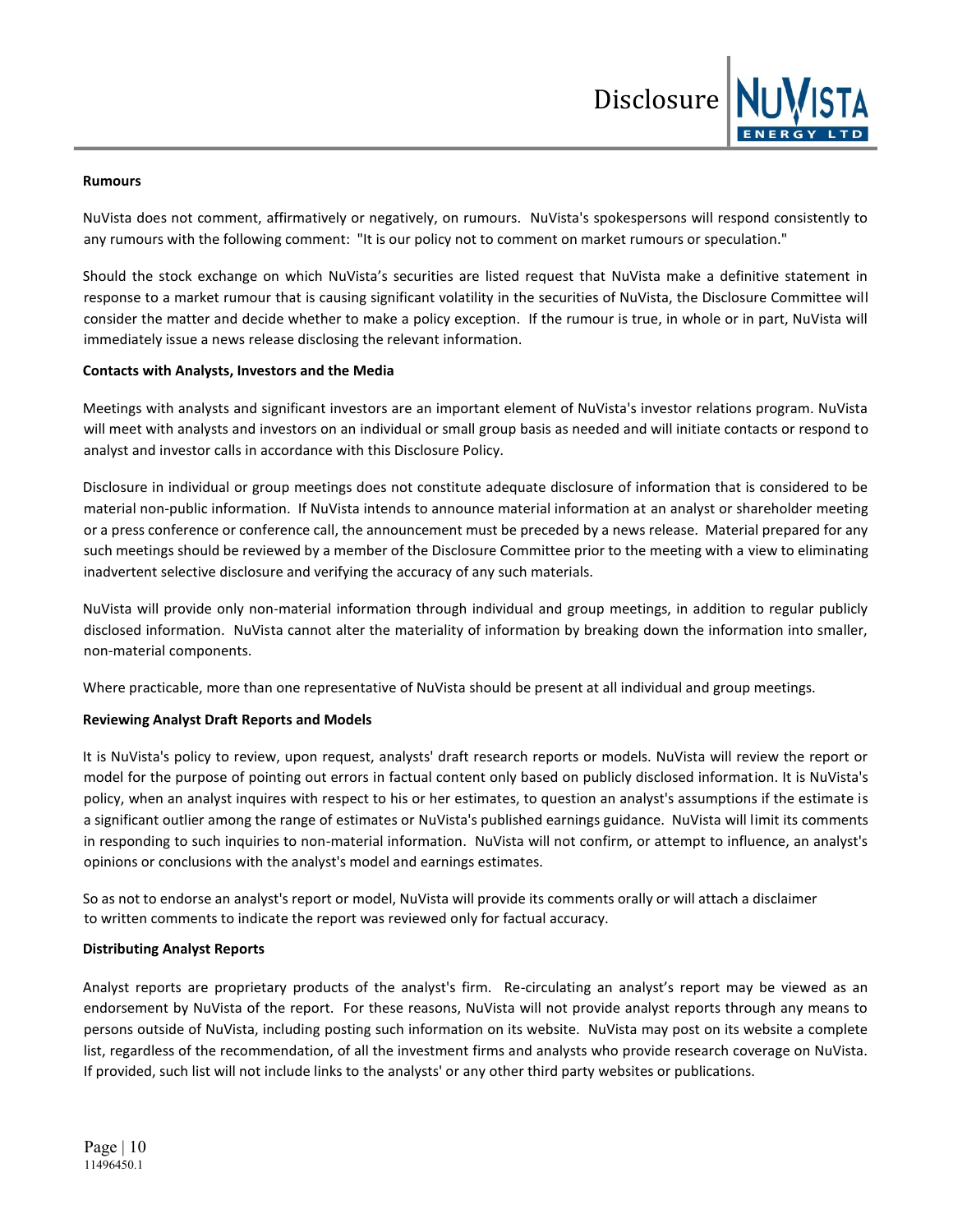NuVista may distribute analyst reports internally to: (i) directors, senior officers and employees; and (ii) NuVista's financial and professional advisors, as required.

## **Forward-Looking Information**

Should NuVista elect to disclose forward-looking information ("**FLI**") in continuous disclosure documents, speeches, conference calls, etc., such disclosure will comply with National Instrument 51-102, and the following guidelines will be observed:

Disclosure

- the information, if deemed material, will be broadly disseminated in accordance with this Disclosure Policy.
- the information will be published only if there is a reasonable basis for drawing the conclusions or making the forecast and projections and will be clearly identified as forward-looking.
- NuVista will identify material assumptions used in the preparation of the FLI.
- the information will be accompanied by meaningful cautionary statements and statements proximate to such information that identifies, in specific terms, the risks and uncertainties that may cause the actual results to differ materially from those projected in the statement, which may include a sensitivity analysis to indicate the extent to which different business conditions from the underlying assumptions may affect the actual outcome.
- public oral statements also require a cautionary statement that actual results could differ materially and a reference to material factors and assumptions that could cause actual results to differ materially and that such factors or assumptions are contained in a readily available document.
- the information will be accompanied by a statement that disclaims NuVista's intention to update the FLI.

If NuVista has provided future-oriented financial information ("**FOFI**") in connection with an offering document, NuVista will update that forecast or projection periodically, as required by National Instrument 51-102.

# **Correcting Disclosure**

Any director, officer or employee of NuVista who believes that any public disclosure of NuVista, including any documents released by NuVista or any public oral statements, contains a misrepresentation shall promptly notify a member of the Disclosure Committee of such misrepresentation, and such member shall inform the Board and take appropriate steps to correct such misrepresentation promptly, and in any event within two business days. In addition, any director, officer or employee who has concerns about whether or not information is undisclosed material information, should contact a member of the Disclosure Committee in respect of such matter.

### **Quiet Periods**

In order to avoid the potential for selective disclosure, or the perception or appearance of selective disclosure, NuVista will observe quiet periods prior to quarterly earnings announcements or when material changes are pending. During a quiet period NuVista will not initiate any meetings or telephone contacts with analysts and investors and no earnings guidance will be provided to anyone, other than responding to unsolicited inquiries concerning factual matters. The quiet period commences 45 days before the planned release of the year end financial results and ends immediately following the issuance of a news release disclosing year end financial results and 30 days before the planned release of the quarterly financial results and ends immediately following the issuance of a news release disclosing quarterly financial results.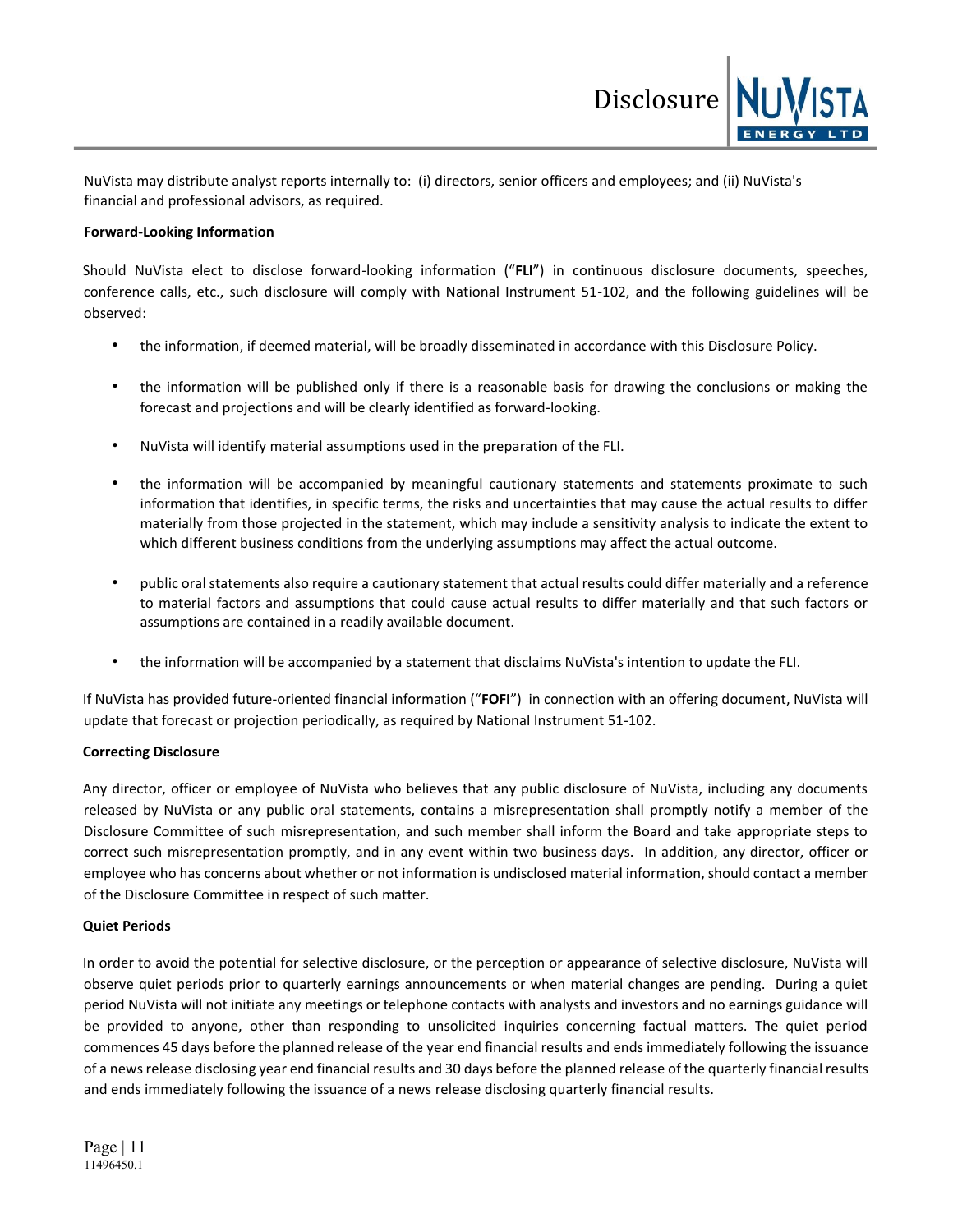Additional quiet periods may be established from time to time by NuVista as a result of special circumstances relating to NuVista. The existence of a special purpose quiet period will be communicated by a means approved by the Disclosure Committee (which may include email).

Disclosure

If NuVista is invited to participate, during a quiet period, in investment meetings or conferences organized by others, the Disclosure Committee will determine, on a case-by-case basis, if it is advisable to accept these invitations. If accepted, caution will be exercised to avoid selective disclosure of any material undisclosed information.

## **Electronic Communication**

This Disclosure Policy applies to electronic communications. Accordingly, directors, officers and personnel responsible for written and oral public disclosures are also responsible for electronic communications.

NuVista will continuously update the investor relations section of NuVista's website and will monitor all information placed on the website for accuracy, completeness, currency and compliance with relevant securities laws.

The Disclosure Committee must approve all links from NuVista's website to a third party website. The website will include a notice that advises the reader that NuVista is not responsible for the contents of any linked site.

Investor relations material will be contained within a separate section of NuVista's website and the website will include a notice that advises the reader that the information posted was considered accurate at the time of posting, but may be superseded by subsequent disclosures or become inaccurate over time. All data posted to the website, including text and audiovisual material, will identify the date such material was issued. Any material changes in information will be updated as soon as possible.

Disclosure on NuVista's website alone does not constitute adequate disclosure of information that is considered material nonpublic information. Any disclosures of material information on the website will be preceded by the issuance of a news release. NuVista will, however, endeavour to concurrently post to its website all documents filed on SEDAR in an effort to improve investor access to its information. Where practicable, NuVista will also endeavour to post on its website all supplemental information as given to analysts, institutional investors and other market professionals such as data books, fax sheets, slides of investor presentations and other relevant materials. Responses to electronic inquiries will be provided as appropriate. Only public information or information that could otherwise be disclosed in accordance with this Disclosure Policy will be utilized in responding to electronic inquiries.

In order to avoid inadvertent disclosure of material undisclosed information, employees are prohibited from participating in Internet chat rooms or newsgroup discussions on matters pertaining to NuVista's activities or its securities. Employees who encounter a discussion pertaining to NuVista should advise a member of the Disclosure Committee immediately, so the discussion may be monitored.

Each employee's corporate e-mail address is, in fact, an address of NuVista. Therefore, all correspondence received and sent by e-mail is to be considered correspondence of NuVista.

### **Communication and Enforcement**

New directors, officers and employees will be provided with a copy of this Disclosure Policy and will be advised of its importance. This Disclosure Policy will be circulated on an annual basis and whenever changes are made to its contents, or alternatively, be made available via NuVista's website.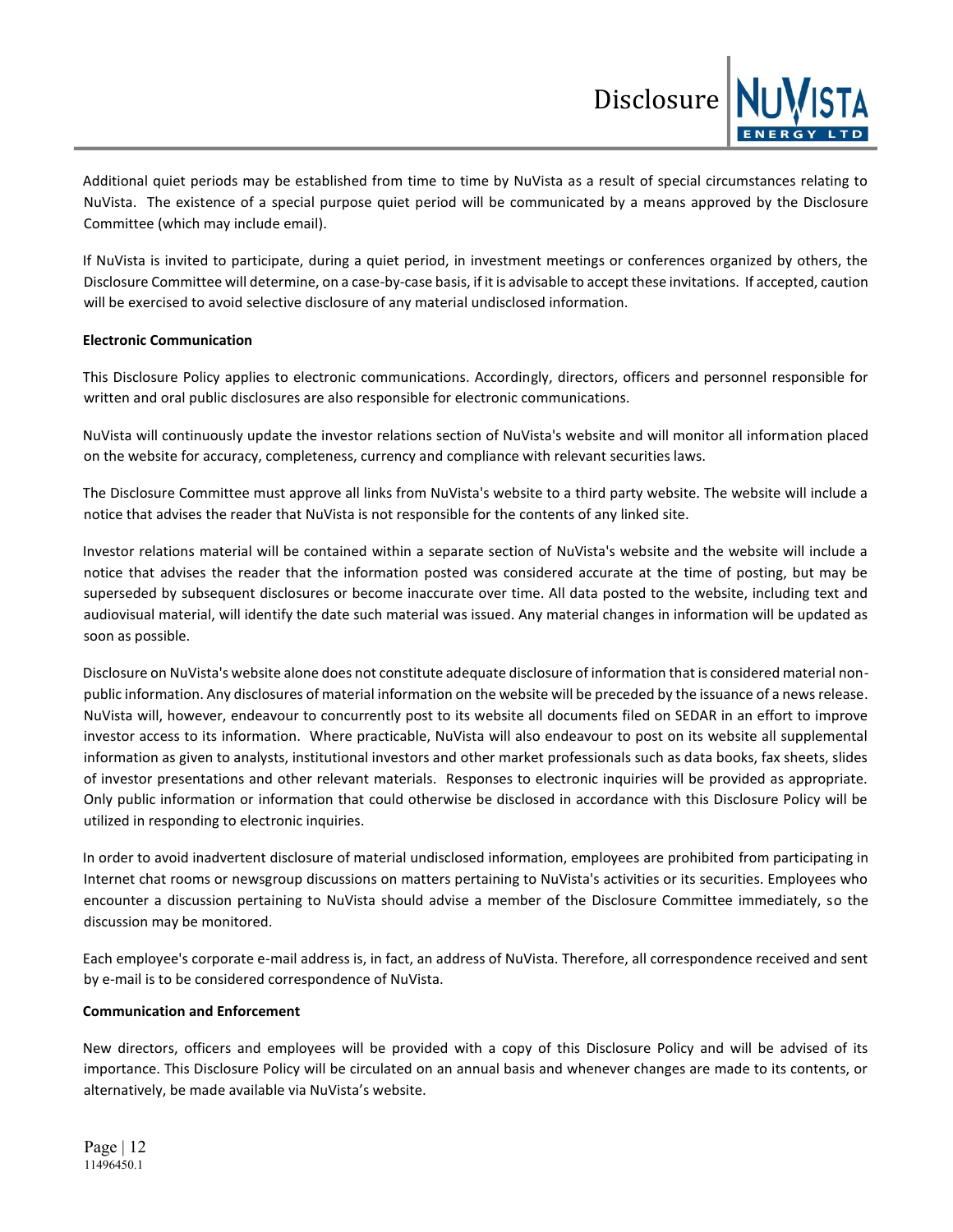

If any officer, director, employee or service provider of NuVista becomes aware of any undisclosed material information, they should immediately advise a member of the Disclosure Committee. Material information is any information that would reasonably be expected to:

- result in a significant change in the market price or value of NuVista's listed securities, and/or
- have a significant influence on a reasonable investor's investment decisions.

Any employee who violates this Disclosure Policy may face disciplinary action up to and including termination of his or her employment with NuVista without notice. Violation of this Disclosure Policy may also violate certain securities laws. If it appears that an employee may have violated such securities laws, NuVista may refer the matter to the appropriate regulatory authorities, which could lead to penalties, fines or imprisonment.

The Disclosure Committee shall monitor the effectiveness and integrity of this Disclosure Policy.

Approved by the Board: May 10, 2022